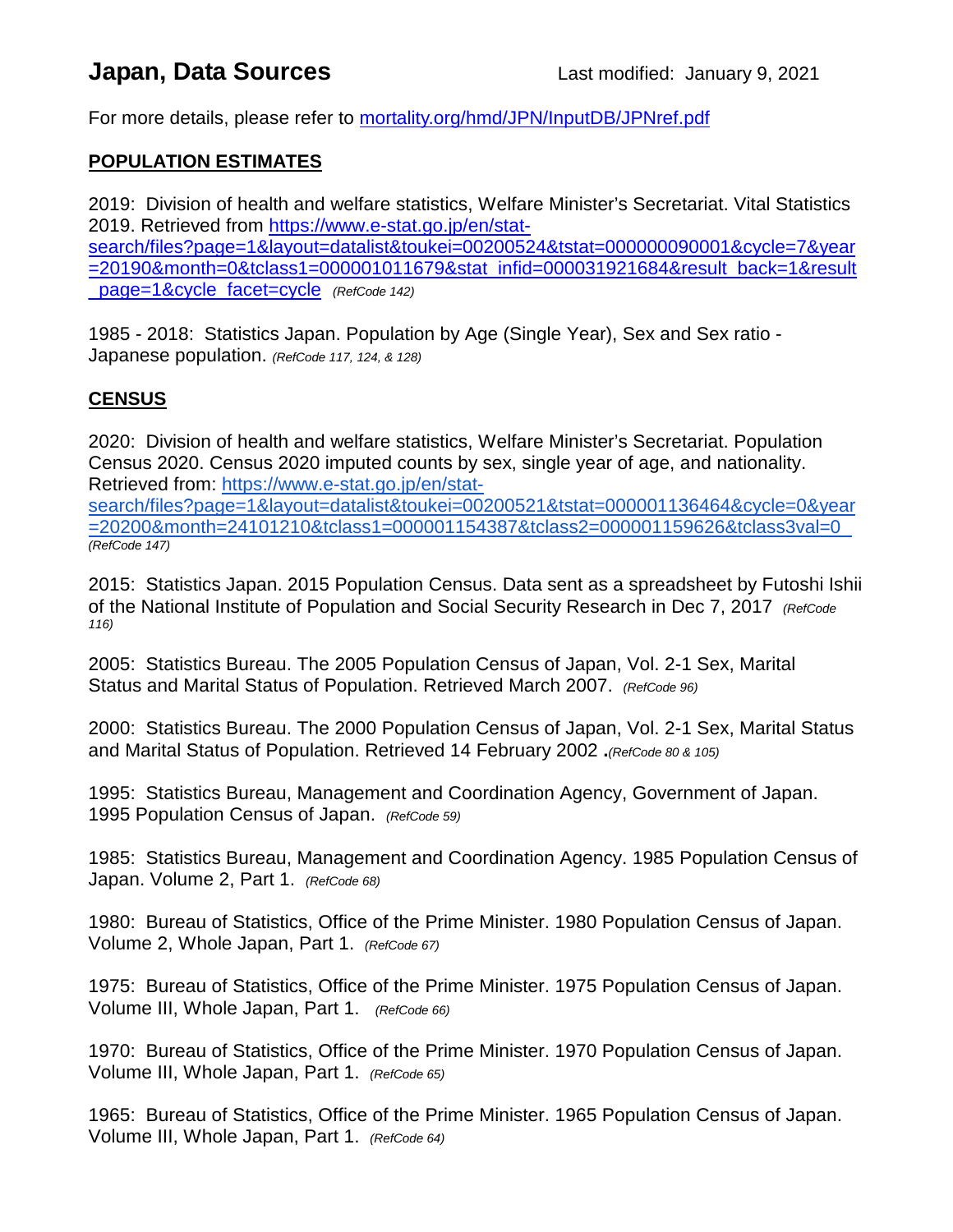1960: Bureau of Statistics, Office of the Prime Minister. 1960 Population Census of Japan. Volume III, All Japan, Part 1. *(RefCode 63)*

1955: Statistics Bureau, Management and Coordination Agency, Government of Japan. 1955 Population Census of Japan. Volume 2-1. *(RefCode 58)*

1950: Statistics Bureau, Management and Coordination Agency, Government of Japan. 1950 Population Census of Japan. *(RefCode 61)* 1947: Statistics Bureau, Management and Coordination Agency, Government of Japan. 1947 Population Census of Japan. *(RefCode 70)*

#### **BIRTHS**

2011 - 2020: Division of health and welfare statistics, Welfare Minister's Secretariat. Vital Statistics. Retrieved from http://www.e-stat.go.jp/SG1/estat/ *(RefCode 136, 139, 140, & 144)*

2010 - 2018: Division of health and welfare statistics, Welfare Minister's Secretariat. Vital Statistics. Retrieved from http://www.e-stat.go.jp/SG1/estat/ *(RefCode 106, 115, 120,121,& 126)*

2007 - 2009: Ministry of Health, Labour and Welfare, Minister's Secretariat, Statistics and Information Department. Vital Statistics of Japan 2009. *(RefCode 72, 75 & 78)*

2005 - 2006: Ministry of Health and Welfare, Division of Health and Welfare Statistics, Welfare Minister's Secretariat. Vital Statistics of Japan 2005. Volume 2. Table 2 The Number of Births by sex, month of birth, urban/rural, and prefecture. *(RefCode 98, 60)*

2003-2004: Ministry of Health and Welfare, Division of Health and Welfare Statistics, Welfare Minister's Secretariat. Vital Statistics of Japan 2004. Volume 1. Table 4.1 The number of births, birth rate (per 1000), sex ratio at birth, and TFR by year of birth. *(RefCode 90)*

1999 - 2002: Ministry of Health and Welfare, Division of Health and Welfare Statistics, Welfare Minister's Secretariat. Vital Statistics 1999, Japan. Volume 2. *(RefCode 57, 87-89)*

1979 - 1998: Ministry of Health and Welfare, Statistics and Information Department, Minister's Secretariat. Vital Statistics 1979, Japan. Volume 2. *(RefCode 36-56)*

1978: Ministry of Health and Welfare, Health and Welfare Statistics and Information Department, Minister's Secretariat. Vital Statistics 1978, Japan. Volume 1. *(RefCode 35)*

1977: Ministry of Health and Welfare, Health and Welfare Statistics and Information Department, Welfare Minister's Secretariat. Vital Statistics 1977, Japan. Volume 1. *(RefCode 34)*

1973 - 1976: Ministry of Health and Welfare, Health and Welfare Statistics and Information Department, Minister's Secretariat. Vital Statistics 1973, Japan. Volume 1. *(RefCode 30-33, 105)*

1873 - 1975: Historical Statistics of Japan, First Edition (1988). Chapter 2 'Population and Households'. Reference tables 2-4-a and 2-4-b. *(RefCode 105)*

## **DEATHS**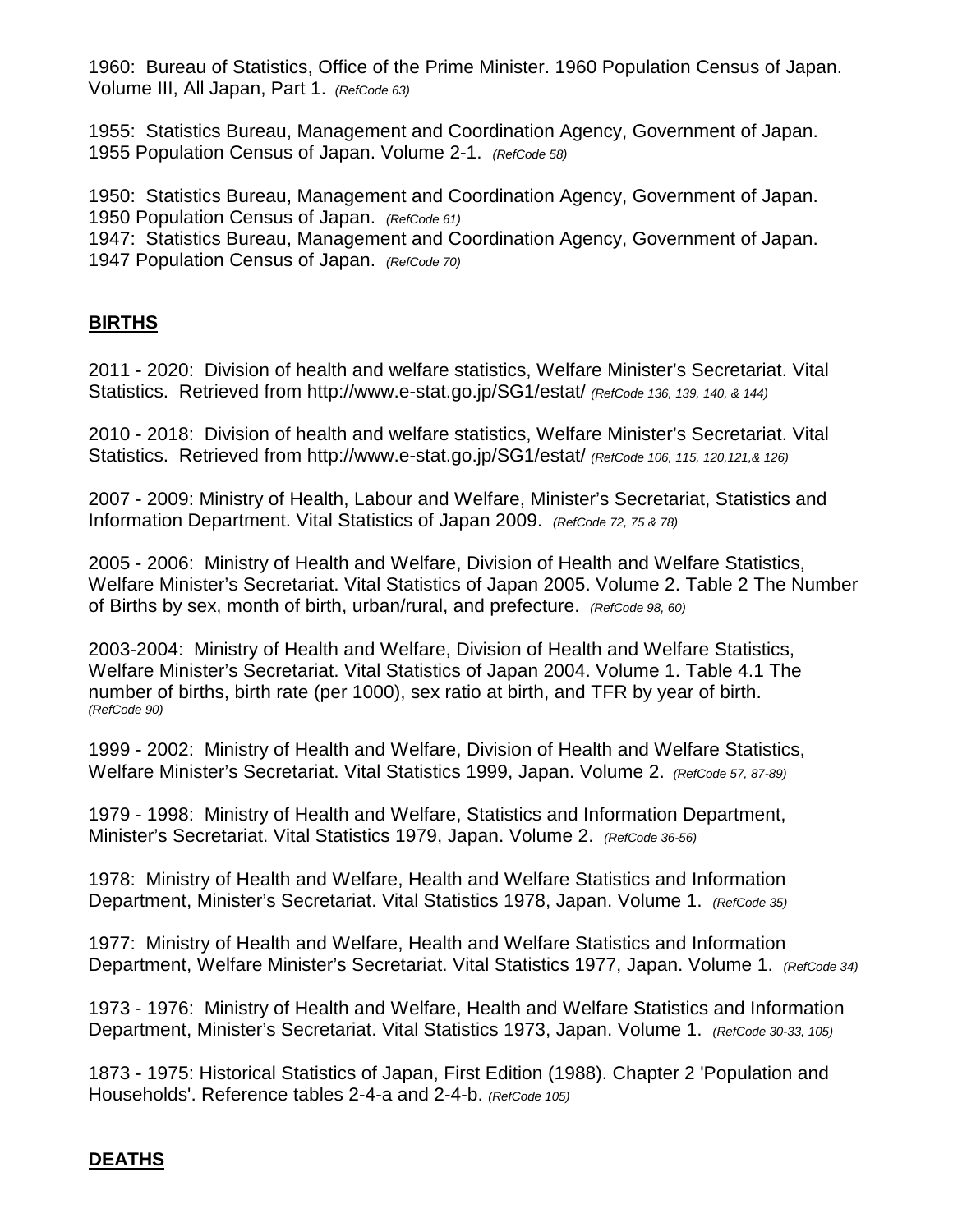2009 - 2020: Division of health and welfare statistics, Welfare Minister's Secretariat. Vital Statistics. Annual tables

Division of health and welfare statistics, Welfare Minister's Secretariat. Vital Statistics. Delayed registrations of deaths, by sex and year of death: Japan, each prefecture and 21 major cities. *(RefCode 133 & 134, 138, & 143)*

2013 - 2018: Division of health and welfare statistics, Welfare Minister's Secretariat. Vital Statistics. Retrieved from http://www.e-stat.go.jp/SG1/estat/ *(RefCode 113, 118, & 119, 125, & 129)*

2010 - 2012: Division of health and welfare statistics, Welfare Minister's Secretariat. Vital Statistics 2010,2011,2012. Volume II, Table 5 "Deaths by sex, month of occurrence, birth year and age of decedent (single years of age): Japan" [www.e-stat.go.jp/SG1/estat/NewListE.do?tid=000001028897.](http://www.e-stat.go.jp/SG1/estat/NewListE.do?tid=000001028897.) *(RefCode 111)*

2009: Ministry of Health and Welfare, Health and Welfare Statistics and Information Department, Minister's Secretariat. Vital Statistics, Japan 2010. Volume 2, Table 5. Death counts, Japan, 2009 (Japanese Nationality), Deaths by Sex, Month of Occurrence and Birth Year and Age of Decedent. *(RefCode 74)*

2008: Ministry of Health, Labour and Welfare, Minister's Secretariat, Statistics and Information Department. Vital Statistics of Japan 2008. *(RefCode 76)*

2007: Ministry of Health, Labour and Welfare, Minister's Secretariat, Statistics and Information Department. Vital Statistics of Japan 2007. Volume 2. Table 5. Deaths by Sex, Month of Occurrence and Birth Year and Age of Decedent (Single Years of Age): Japan, 2007. *(RefCode 71)*

2006: Ministry of Health and Welfare, Health and Welfare Statistics and Information Department, Minister's Secretariat. Vital Statistics, Japan 2007. Volume 2, Table 5. Death counts, Japan, 2006 (Japanese Nationality), Deaths by Sex, Month of Occurrence and Birth Year and Age of Decedent. *(RefCode 2)*

2005: Ministry of Health and Welfare, Health and Welfare Statistics and Information Department, Minister's Secretariat. Vital Statistics, Japan 2007. Volume 2, Table 5. Death counts, Japan, 2005 (Japanese Nationality), Deaths by Sex, Month of Occurrence and Birth Year and Age of Decedent. *(RefCode 95)*

2004: Ministry of Health and Welfare, Health and Welfare Statistics and Information Department, Minister's Secretariat. Vital Statistics, Japan, 2006. Volume 2, Table 5. Deaths by Sex, Age and Year of Birth, 2004. *(RefCode 92)*

2003: Ministry of Health and Welfare, Health and Welfare Statistics and Information Department, Minister's Secretariat. Vital Statistics, Japan, 2005. Volume 2. Deaths by sex, month of death, and year of birth, 2003. *(RefCode 97)*

2000 - 2002: Ministry of Health and Welfare, Health and Welfare Statistics and Information Department, Minister's Secretariat. Vital Statistics, Japan, 2001. Volume 2, Table 5. Death counts, Japan, 2000 (Japanese Nationality), Deaths by Sex, Month of Occurrence and Birth Year and Age of Decedent. *(RefCode 81-83)*

1999: Ministry of Health and Welfare, Division of Health and Welfare Statistics, Welfare